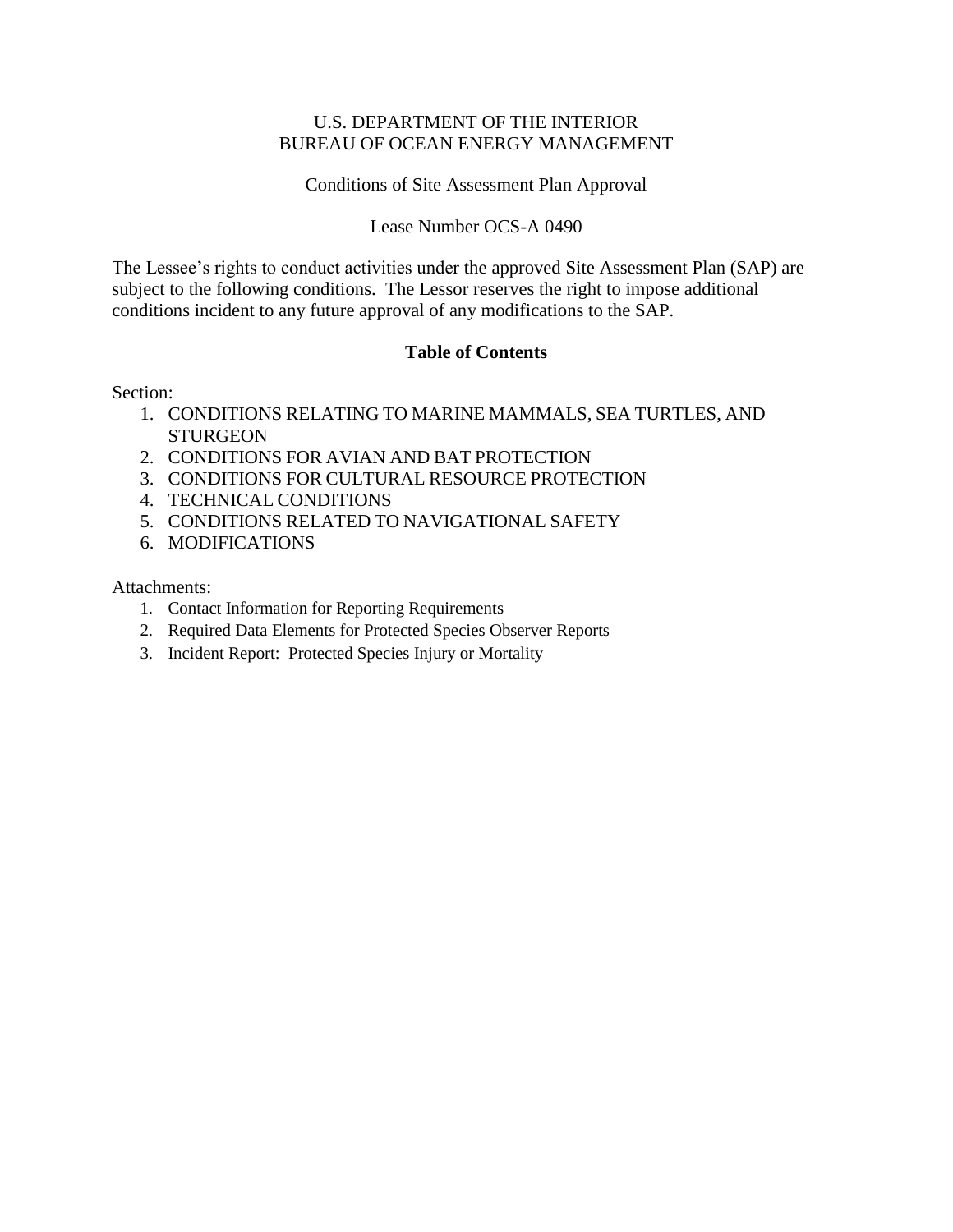### **1. CONDITIONS RELATING TO MARINE MAMMALS, SEA TURTLES, AND STURGEON**

### **1.1. General Requirements**

- 1.1.1. Prior to conducting activities pursuant to the SAP, the Lessee must hold a briefing to establish responsibilities of each party involved in implementing the requirements specified in Section 1 of these conditions. During this briefing, the parties involved must define the chains of command, discuss communication procedures, provide an overview of monitoring procedures, and review operational procedures. This briefing must include all relevant personnel, crew members, and protected species observers (PSOs). New personnel must be briefed as they join the work in progress.
- 1.1.2. The Lessee must ensure that all vessel operators and crew members, including PSOs, are familiar with and understand, the requirements specified in these conditions.
- 1.1.3. The Lessee must ensure that a copy of these conditions is made available on every project-related vessel.
- 1.2. **Requirements for Vessel Strike Avoidance** The Lessee must ensure that all vessels conducting activities authorized under its SAP comply with the vessel-strike avoidance measures specified below, except under extraordinary circumstances when the safety of the vessel or the safety of life at sea is in question.
- 1.2.1. The Lessee must ensure that vessel operators and crews maintain a vigilant watch for marine mammals and sea turtles and slow down or stop their vessel to avoid striking these protected species.
- 1.2.2. The Lessee must ensure that vessel operators comply with 10 knot (18.5 km/hr) or less speed restrictions in the following circumstances:
- 1.2.2.1. All vessels operating in any Dynamic Management Area (DMA).
- 1.2.2.2. All vessels 19.8 m (65 ft) in length or greater, traveling and operating within the project area and between the staging area/port and the project area from November 1 through April 30.
- 1.2.2.3. When mother/calf pairs, pods, or large assemblages of cetaceans are observed near any vessel.

#### **1.3. North Atlantic Right Whales**

1.3.1. The Lessee must ensure all vessels maintain a separation distance of 500 meters (1,640 ft) or greater from any sighted North Atlantic right whale.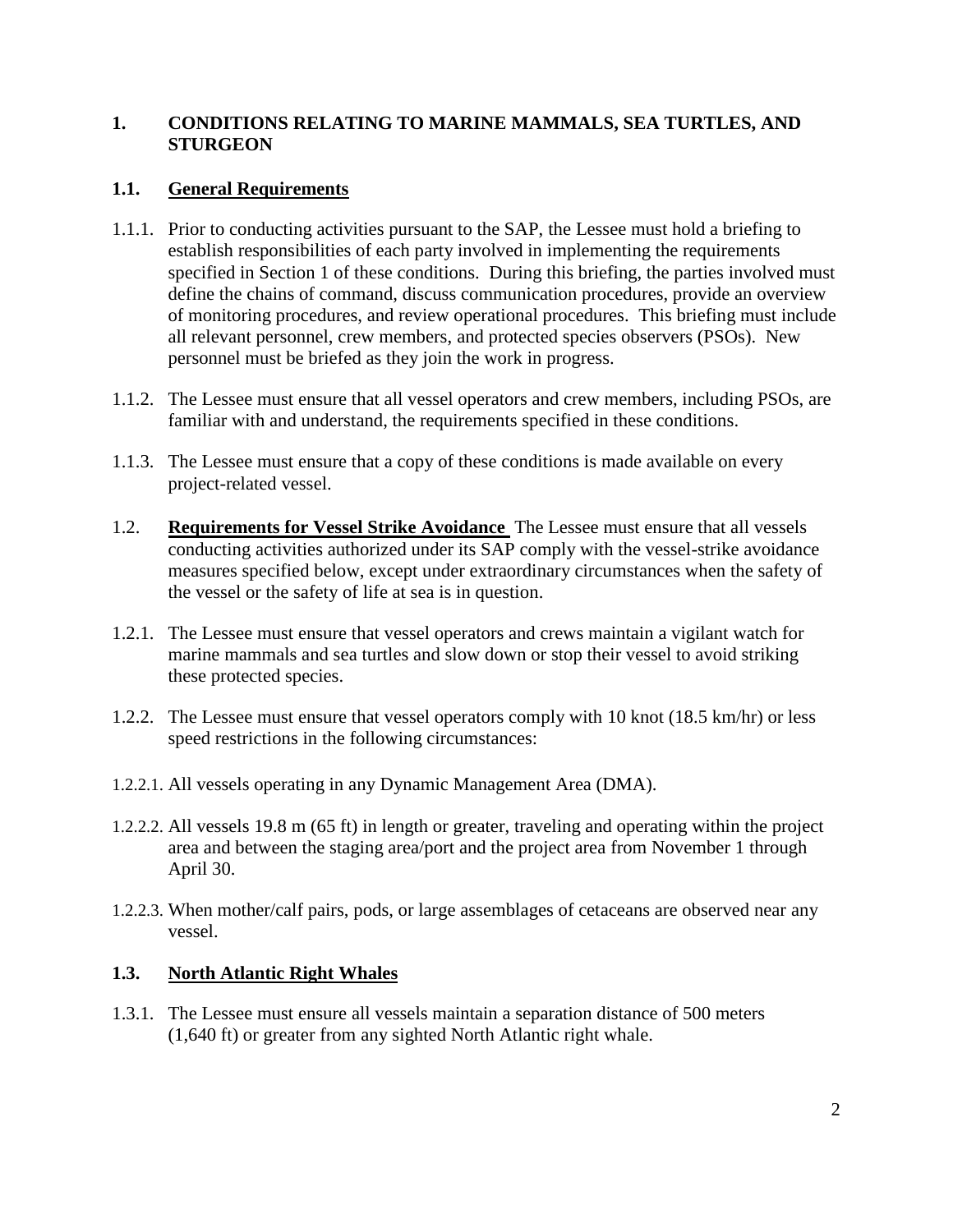- 1.3.2. The Lessee must ensure that the following avoidance measures are taken if a vessel comes within 500 meters (1,640 ft) of any North Atlantic right whale:
- 1.3.2.1. If underway, any vessel must steer a course away from the North Atlantic right whale at 10 knots (18.5 km/h) or less until the 500 meter (1,640 ft) minimum separation distance has been established (unless 1.3.2.2 below applies).
- 1.3.2.2. If a North Atlantic right whale is sighted within 100 meters (328 ft) of an underway vessel, the vessel operator must immediately reduce speed and promptly shift the engine to neutral. The vessel operator must not engage the engines until the North Atlantic right whale has moved beyond 100 meters (328 ft), at which point the Lessee must comply with 1.3.2.1 above.
- 1.3.2.3. If a vessel is stationary, the vessel operator must not engage engines until the North Atlantic right whale has moved beyond 100 meters (328 ft), at which point the Lessee must comply with 1.3.2.1 above.

### **1.4. Non-Delphinoid Cetaceans Other Than the North Atlantic Right Whale**

- 1.4.1. The Lessee must ensure all vessels maintain a separation distance of 100 meters (328 ft) or greater from any sighted non-delphinoid cetacean.
- 1.4.2. The Lessee must ensure that the following avoidance measures are taken if a vessel comes within 100 meters (328 ft) of any non-delphinoid cetacean:
- 1.4.2.1. If any non-delphinoid cetacean is sighted, the vessel underway must reduce speed and shift the engine to neutral, and must not engage the engines until the non-delphinoid cetacean has moved beyond 100 meters (328 ft).
- 1.4.2.2. If a vessel is stationary, the vessel must not engage engines until the non-delphinoid cetacean has moved beyond 100 meters (328 ft).

#### 1.5 **Delphinoid cetaceans and Pinnipeds**

- 1.5.1 The Lessee must ensure that vessels underway do not divert to approach any delphinoid cetacean and/or pinniped.
- 1.5.2 The Lessee must ensure that all vessels maintain a separation distance of 50 m (164 ft) or greater from any sighted delphinoid cetacean or pinniped, except if the delphinoid and/or pinniped approach the vessel, then refer to 1.5.3. below.
- 1.5.3 The Lessee must ensure that if a delphinoid cetacean and/or pinniped approaches any vessel underway, that vessel must avoid excessive speed or abrupt changes in direction to avoid injury to the delphinoid cetacean and/or pinniped.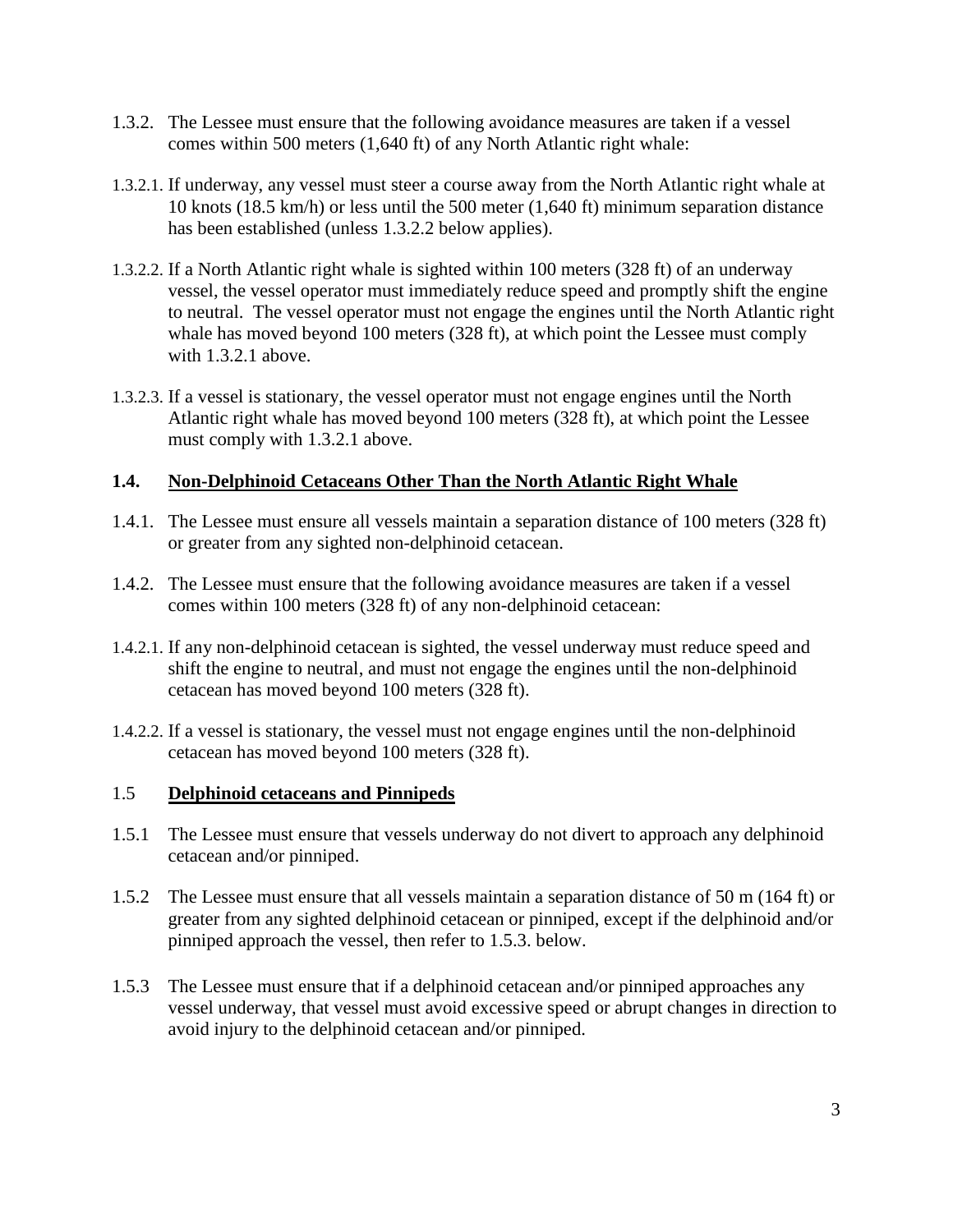### 1.6 **Sea Turtles**

1.6.1 The Lessee must ensure all vessels maintain a separation distance of 50 meters (164 ft) or greater from any sighted sea turtle.

## 1.7 **Marine Debris Prevention**

1.7.1 The Lessee must ensure that vessel operators, employees, and contractors engaged in activities pursuant to the SAP are briefed on marine trash and debris awareness elimination as described in BSEE NTL No. 2015-G03 ("Marine Trash and Debris Awareness and Elimination"). The Lessee must ensure that its employees and contractors are made aware of the environmental and socioeconomic impacts associated with marine trash and debris and their responsibilities for ensuring that trash and debris are not intentionally or accidentally discharged into the marine environment. The abovereferenced NTL provides information the Lessee may use for this awareness training.

### 1.8 **Conditions of Pile Driving of Meteorological Tower Foundations**

- 1.8.1 General The Lessee must ensure that all vessels conducting activity pursuant to the SAP comply with the pile driving and reporting requirements specified in Sections 1.8 and 1.9, except when the safety of the vessel or the safety of life at sea is in question.
- 1.8.2 Visibility The Lessee must not conduct pile driving for a meteorological foundation at any time when lighting or weather conditions (e.g., darkness, rain, fog or sea state) prevent visual monitoring of the exclusion zones for meteorological foundation pile driving as specified below. This requirement may be modified, pursuant to 1.8.4.
- 1.8.3 Continuation of Pile Driving After Daylight Hours If the driving of a pile commenced during daylight hours, then the Lessee may complete driving that pile after daylight hours. However, the Lessee may not start driving a new pile after daylight hours, unless allowed pursuant to an alternative monitoring plan as described in 1.8.4.
- 1.8.4 Modification of Visibility Requirement If the Lessee intends to conduct pile driving for a meteorological tower foundation at night or when visual observation is otherwise impaired, the Lessee must submit an alternative monitoring plan detailing the Lessee's proposed alternative monitoring methodology (e.g., active or passive monitoring technologies) to the Lessor for approval. The alternative monitoring plan must demonstrate the effectiveness of the methodology proposed to the Lessor's satisfaction. The Lessor may, after consultation with The National Marine Fisheries Service (NMFS), decide to approve, approve with conditions, or disapprove the alternative monitoring plan.
- 1.8.5 Protected-Species Observers (PSO) The Lessee must ensure that the exclusion zone for all pile driving for a meteorological tower foundation is monitored by NMFS-approved PSOs around the sound source. The number of PSOs must be sufficient to effectively monitor the exclusion zone at all times. In order to ensure effective monitoring, PSOs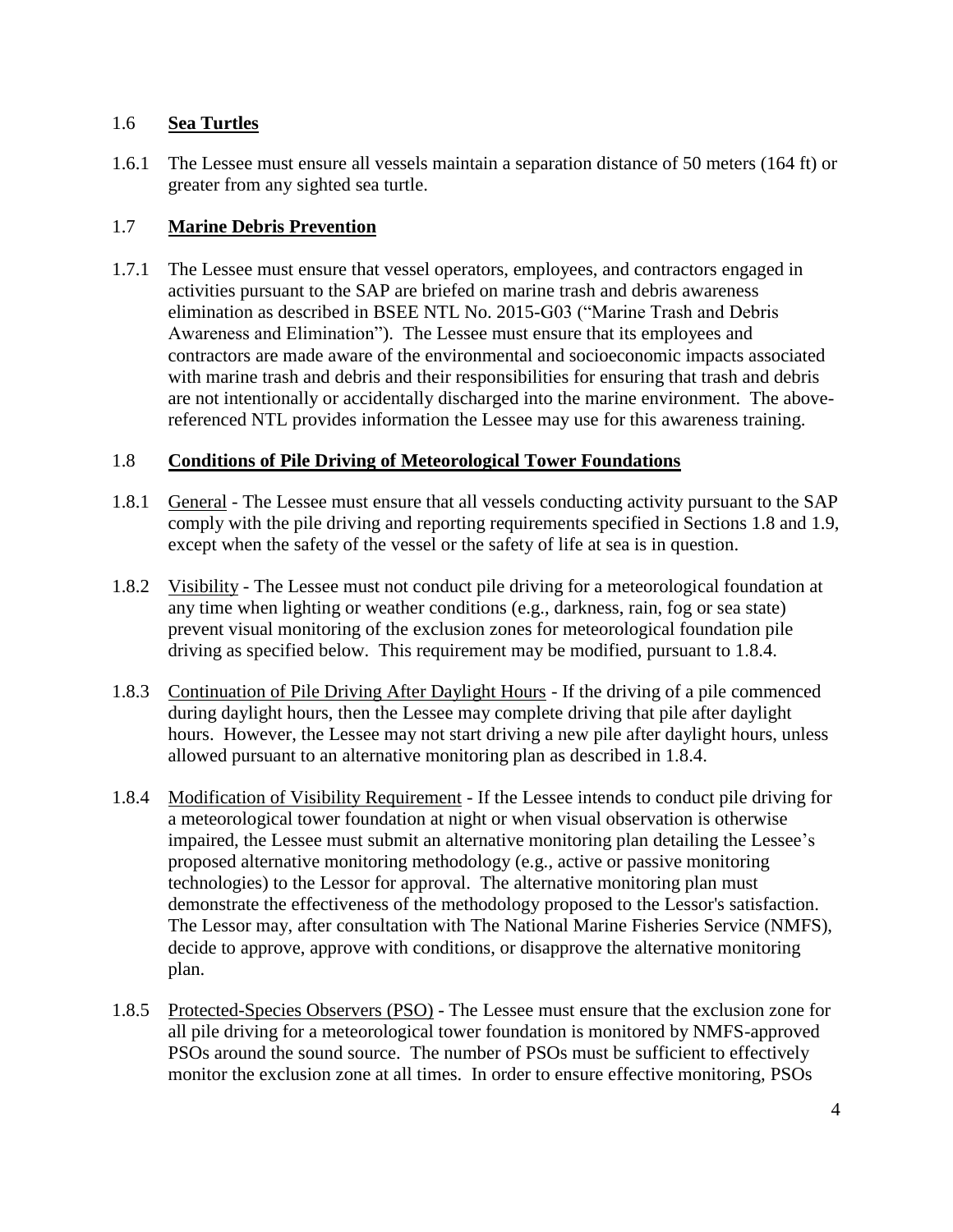must not be on watch for more than 4 consecutive hours, with at least a 2-hour break after a 4-hour watch, unless a different schedule is approved by the Lessor. PSOs must not work for more than 12 hours in a 24-hour period. PSO reporting requirements are provided in Section 1.9. Prior to the scheduled start of meteorological tower foundation construction activity, the Lessee must provide to the Lessor a list of PSOs currently approved by NMFS for these activities. For PSOs not currently approved by NMFS, the Lessee must provide to the Lessor PSO résumés no later than forty-five (45) calendar days prior to the scheduled start of meteorological tower foundation construction activity. If additional PSO approvals are required after this time, the Lessee must provide additional résumés to the Lessor fifteen (15) calendar days prior to each PSO's start date. The Lessor will send the PSO résumés to NMFS for approval.

- 1.8.6 Observation Location The Lessee must ensure that monitoring occurs from the highest available vantage point on the associated operational platform and allows for 360° scanning.
- 1.8.7 Optical Device Availability The Lessee must ensure that reticle binoculars and other suitable equipment are available to each PSO to adequately perceive and monitor protected species within the exclusion zone during construction activities.
- 1.8.8 Limitations on Pile Driving The Lessee must ensure that no pile driving activities occur within an active DMA as established by NMFS. Any pile driving activities outside of the DMA are required to remain at a 7 km (22,966 ft) distance from the DMA boundaries.
- 1.8.9 Establishment of Exclusion Zone The Lessee must ensure the establishment of a default 7 km (22,966 ft) radius exclusion zone for marine mammals and sea turtles around each pile driving site. The 7 km (22,966 ft) exclusion zone must be monitored from two locations. At least two PSOs on simultaneous watch must be based at or near the sound source and will be responsible for monitoring out to 1,000 m (3,281 ft) from the sound source. At least two additional PSOs on simultaneous watch must be located on a separate vessel navigating approximately 4-5 km (13,123- 16,404 ft) around the pile hammer, and will be responsible for monitoring 360° out to 7 km (22,966 ft) from the sound source.

1.8.10 Field Verification of Exclusion Zone - The Lessee must submit results to verify the cumulative sound exposure distance for PTS during pile driving activities. If no applicable data are available, the Lessee must conduct acoustic monitoring of pile driving activities during the installation of each pile. The Lessee must take acoustic measurements during the driving of the last half (deepest pile segment) for any given open-water pile. As part of such field verification, the Lessee must take acoustic measurements at a minimum of two reference locations that are sufficient to establish the following: source level (Peak, SEL, and RMS sound levels at 1 meter), pattern of spreading loss, and the sound exposure distance for ear injury for each marine mammal hearing group, sea turtles and fish. The distance to the 166, 160, and 150 dB RMS behavioral thresholds (Level B harassment) must also be reported. The first location must be at a distance of 200 m from the sound source and the second location must be as close to the sound source as technically feasible. Such sound measurements must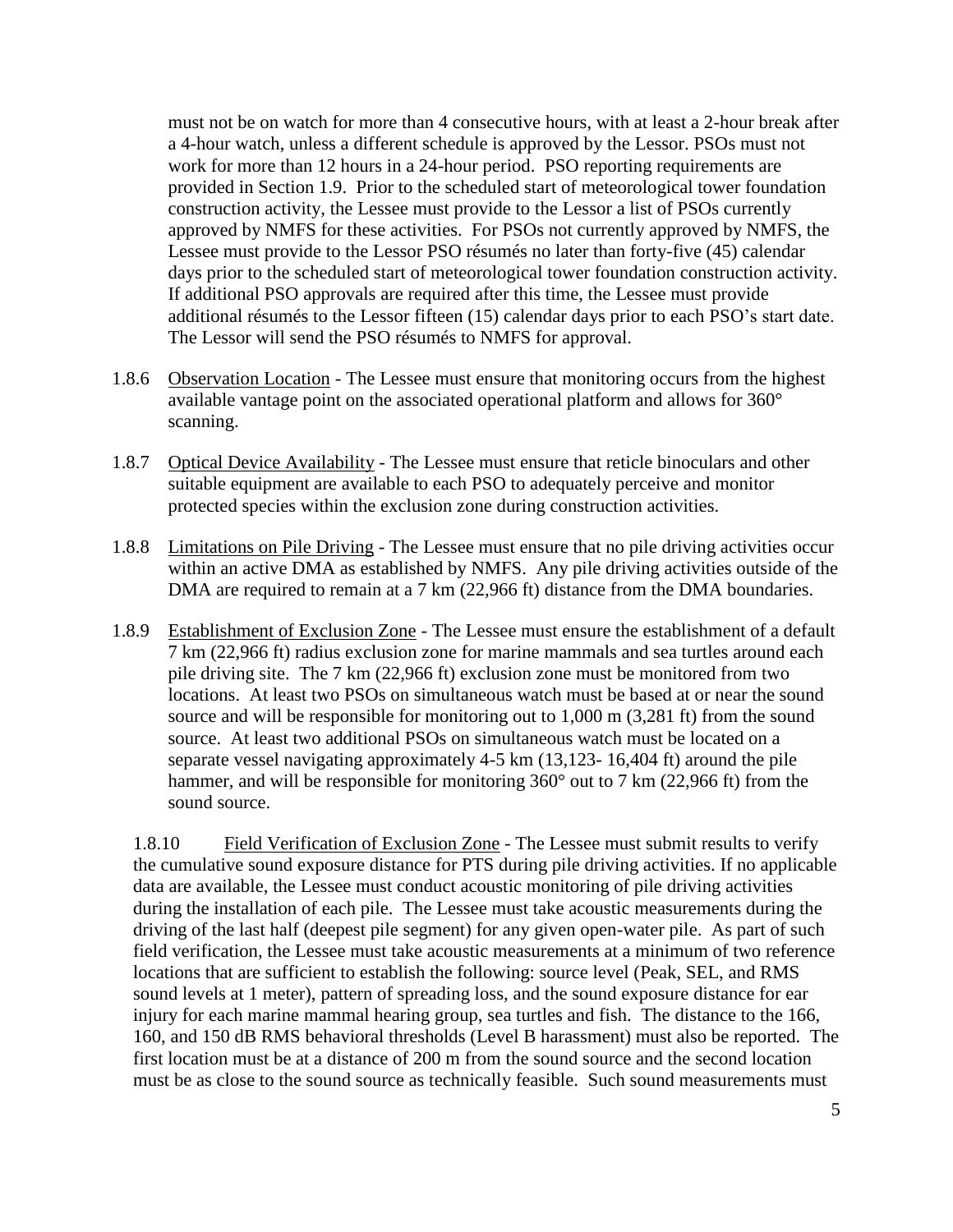be taken at the reference locations at two depths (i.e., a depth at midwater and a depth at approximately 1m above the seafloor). Sound pressure levels must be measured in the field in dB re 1 μPa RMS, and reported by the Lessee to the Lessor and NMFS (per Section 1.9.6). The Lessee must report the azimuthal bearing from the central pile to the receivers. Additionally, the Lessee must record the bearings from the central caisson to the strike surfaces of each caisson brace pile, as well as the bearing from the central caisson to where each caisson brace pile enters the ocean floor.

#### 1.8.11 Modification of Exclusion Zone

- 1.8.11.1 The Lessee must submit results of the acoustic monitoring for field verification of the exclusion zone to the Lessor (per Section 1.9.6 and 1.9.8). Based on the results of this field verification:
- 1.8.11.2 If the Lessor determines that the exclusion zone does not encompass the cumulative sound exposure distance for PTS for each marine mammal hearing group (per Section 1.8.10), the Lessor may impose additional, relevant requirements on the Lessee, including, but not limited to, the implementation of a sound reduction system. Field verification would be required for any sound reduction system per 1.9.6.
- 1.8.11.3. If multiple piles are being driven, the Lessee may modify the default exclusion zone for pile driving activities. The Lessee must use the results of its field verification in establishing any new exclusion zone, regardless of whether it is greater than or less than the default exclusion zone. Any new exclusion zone radius must be based on the average SEL measurement  $(SEL_{50})$  obtained from field verification. The new exclusion zone must minimize the risk of PTS for the most sensitive species in the project area. The Lessee must obtain the Lessor and NMFS's approval for any new exclusion zone before it may be implemented (per Section 1.9.7).
- 1.8.12 Clearance of Exclusion Zone The Lessee must ensure that visual monitoring of the exclusion zone begins no less than 60 minutes prior to the start of any pile driving operations and continues for at least 60 minutes after pile driving operations cease, unless sighting conditions do not allow observation of the sea surface (e.g., fog, rain, darkness) (refer to 1.8.2 and 1.8.3 above). If a marine mammal or sea turtle is observed, the PSO must note and monitor the position, relative bearing, and estimated distance to the animal until the animal dives or moves out of visual range of the PSO. The PSO must continue to watch for additional marine mammals or sea turtles that may surface in the area. The Lessee must ensure that pile driving operations do not begin until the PSO has reported the exclusion zone clear of all marine mammals and sea turtles for at least 60 minutes.
- 1.8.13 Implementation of "Soft Start" The Lessee must ensure that a "soft start" be implemented at the beginning of each pile installation. This will provide additional protection to marine mammals and sea turtles near the project area by allowing them to vacate the area prior to the commencement of pile driving activities. The Lessee must ensure the following at the beginning of all in-water pile driving activities or when pile driving has ceased for one hour or more: The impact hammer soft start requires 3 strike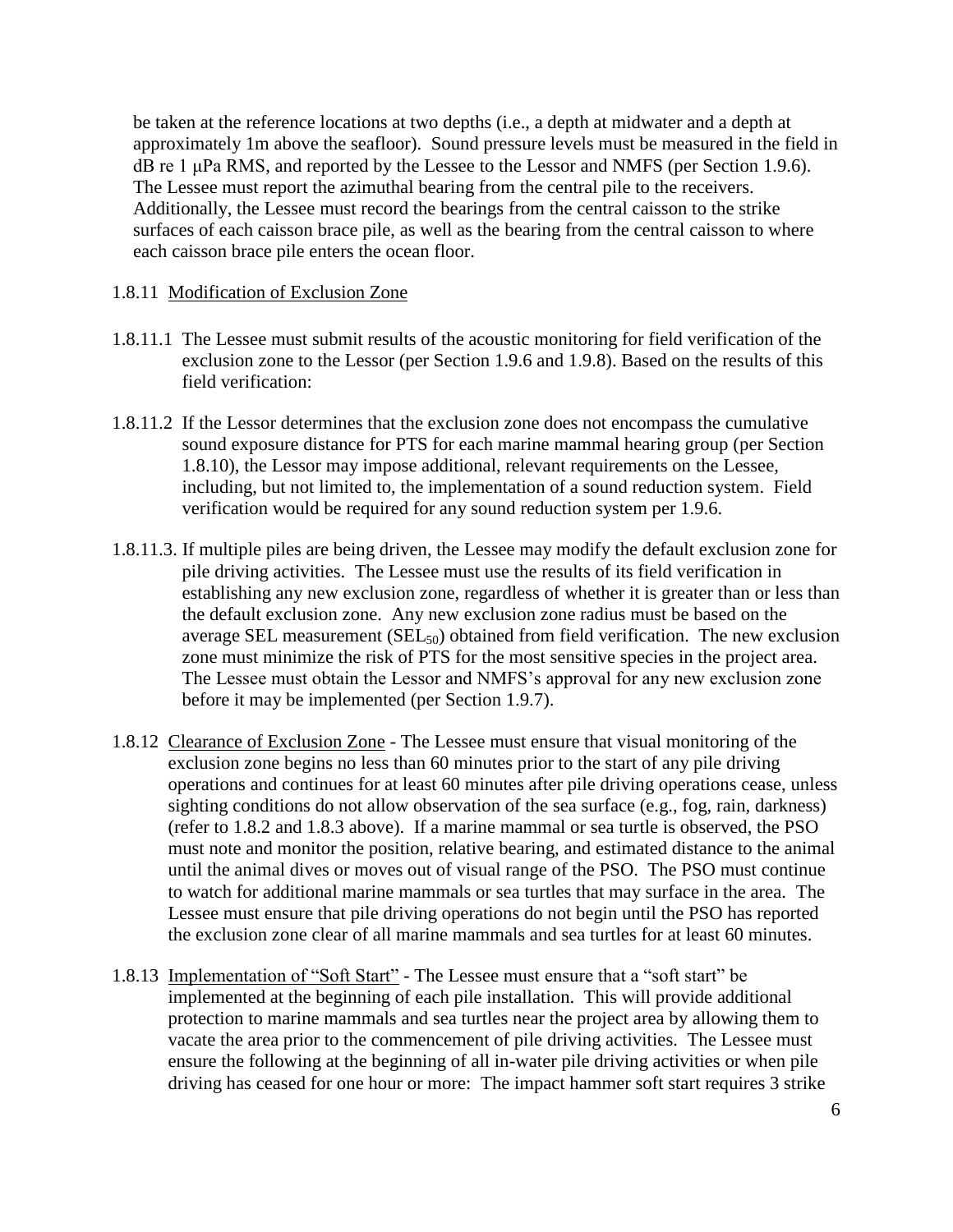sets, with a 1 minute wait period between each strike set; The initial strike set will be at approximately 10 percent energy, the second strike set at approximately 25 percent energy and the third strike set at approximately 40 percent energy; and the soft start procedure must not be less than 20 minutes. Strikes may continue at full operational power following the soft start period.

- 1.8.14 Shutdown for Marine Mammals and Sea Turtles The Lessee must ensure that any time a marine mammal or sea turtle is observed within the exclusion zone, the PSO will notify the Resident Engineer or other authorized individual, and call for a shutdown of pile driving activity. Any disagreement or discussion should occur only after shutdown, unless such discussion relates to the safety of the timing of the cessation of the pile driving activity. Subsequent restart of the pile driving equipment may only occur following clearance of the exclusion zone of any marine mammal or sea turtle for at least 60 minutes. Thereafter, the Lessee must undertake a soft start prior to proceeding with pile driving operations (per Section 1.8.13).
- 1.8.15 Pauses in Pile Driving Activity The Lessee must ensure that restart of the pile driving activity commences only after clearance of the exclusion zone (per Section 1.8.12) and implementation of soft start procedures (per Section 1.8.13) in the following circumstances:
- 1.8.15.1 If visual surveys are not able to be continued diligently during any pause in pile driving activity due to diminished lighting or weather conditions (e.g., darkness, rain, fog or sea state).
- 1.8.15.2 If pile driving activity shuts down for reasons other than encroachment into the exclusion zone by a non-delphinoid cetacean or sea turtle (for instance, mechanical or electronic failure), resulting in the cessation of the sound source for a period of 60 minutes or more.

### 1.9 **Reporting Requirements**

- 1.9.1 General The Lessee must ensure compliance with the reporting requirements in Section 1.9 for activities conducted pursuant to the SAP, and must use the contact information provided as Attachment 1, or updated contact information as provided by the Bureau of Ocean Energy Management (BOEM), to fulfill these requirements.
- 1.9.2 Pre-Commencement and Completion of Pile Driving Notifications The Lessee must notify the Lessor and NMFS at least 24 hours prior to the initial commencement of pile driving activities, and again within 24 hours of the completion of all pile driving activities.
- 1.9.3 Protected Species Observer Reports The Lessee must ensure that the PSOs record all observations of protected species using standard marine mammal observer data collection protocols. The list of required data elements for these reports is provided as Attachment 2. Reports of any Endangered Species Act (ESA)-listed species, including Atlantic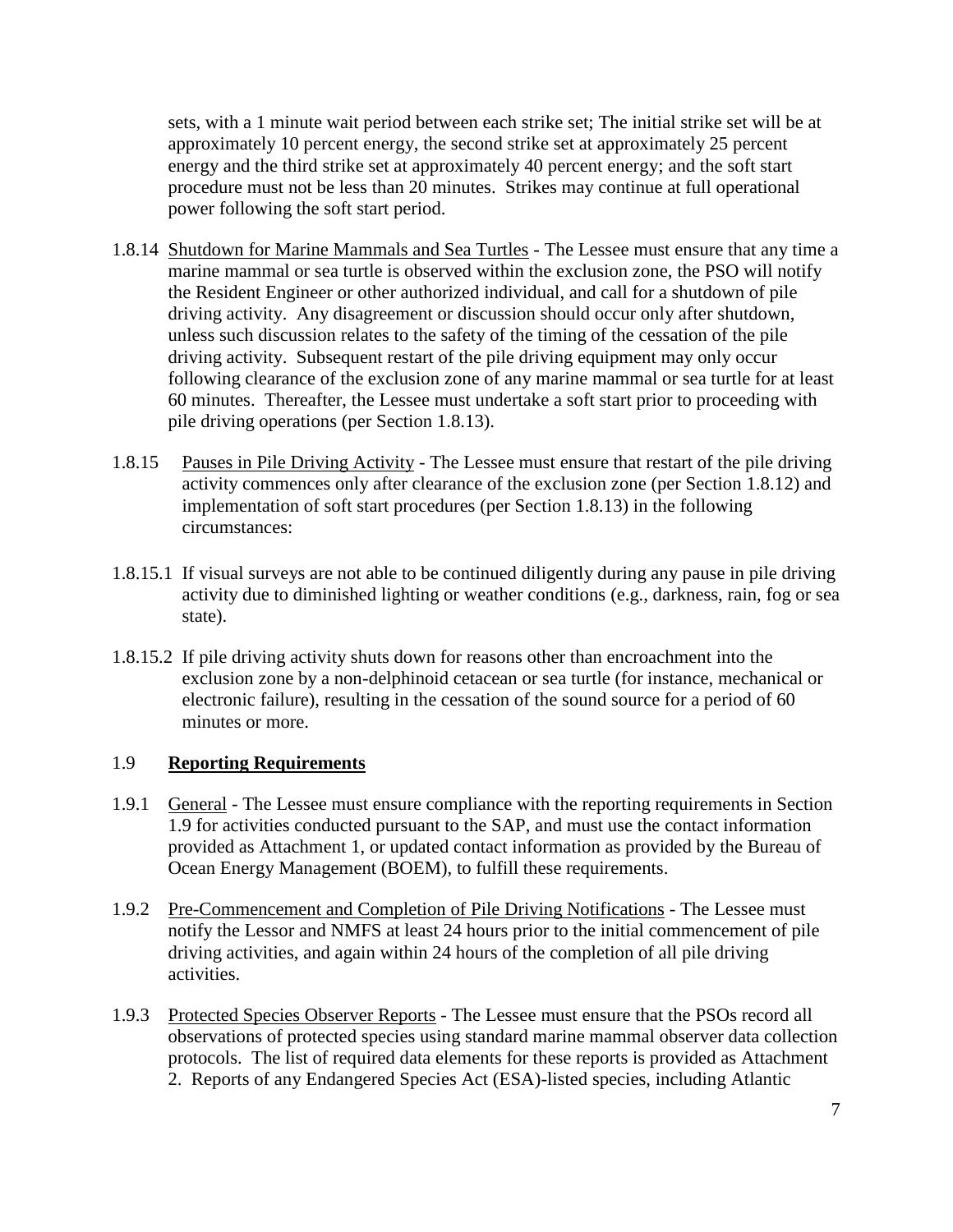sturgeon, observed must be submitted to the Lessor and NMFS within 30 calendar days of the observation.

- 1.9.4 Reporting Injured or Dead Protected Species The Lessee must ensure that sightings of any injured or dead protected species (e.g., marine mammals, sea turtles, or sturgeon) are reported to the Lessor, NMFS, and NMFS Northeast Regional Stranding Hotline within 24 hours of sighting, regardless of how the injury or death was caused. The Lessee must use the form provided as Attachment 3 to report the sighting or incident. If the Lessee's activity is responsible for the injury or death, the Lessee must ensure that its vessel assist in any salvage effort as requested by NMFS.
- 1.9.5 Reporting Observed Impacts to Protected Species
- 1.9.5.1 The Lessee must report any observed takes of listed marine mammals, sea turtles, or sturgeon resulting in injury or mortality within 24 hours to the Lessor and NMFS.
- 1.9.5.2 The Lessee must report any observations concerning any impacts on ESA-listed marine mammals, sea turtles, or sturgeon to the Lessor and NMFS' Northeast Region Stranding Hotline within 48 hours.
- 1.9.5.3 The Lessee must record injuries or mortalities using the form provided as Attachment 3.
- 1.9.6 Acoustic Monitoring for Field Verification of Exclusion Zone Report for Pile Driving The Lessee must ensure that the results of acoustic monitoring of the first pile are submitted to the Lessor and NMFS within 24 hours of installation. The Lessee must include in its report a preliminary interpretation of the results, which for all sound sources will include details of the frequencies measured, including the frequency where 95 percent of the main energy is centered, sound pressure levels (RMS, Peak, single strike SEL) at each recording location, and the daily cumulative SEL expected. The pile sizes (length and diameter), hammer type and power, as well as associated latitude/longitude positions, ranges, depths and bearings between sound sources and receivers must be provided.
- 1.9.7 Required Modification of Exclusion or Monitoring Zone Notification The Lessee must notify the Lessor and NMFS within 24 hours of receiving any acoustic monitoring results which indicate that any exclusion or monitoring zones do not cover the cumulative sound exposure distances for PTS during pile driving activities. The Lessee may only modify an exclusion zone or monitoring zone with written approval from the Lessor and NMFS.
- 1.9.8 Final Technical Report for Meteorological Tower Construction and Observations The Lessee must provide to the Lessor and NMFS a final technical report within 120 calendar days of completion of the pile driving and other construction activities. The report must include full documentation of methods and monitoring protocols, summarize the data recorded during monitoring, estimate the number of listed marine mammals and sea turtles that may have been taken during construction activities, and provide an interpretation of the results and effectiveness of all monitoring tasks. The report must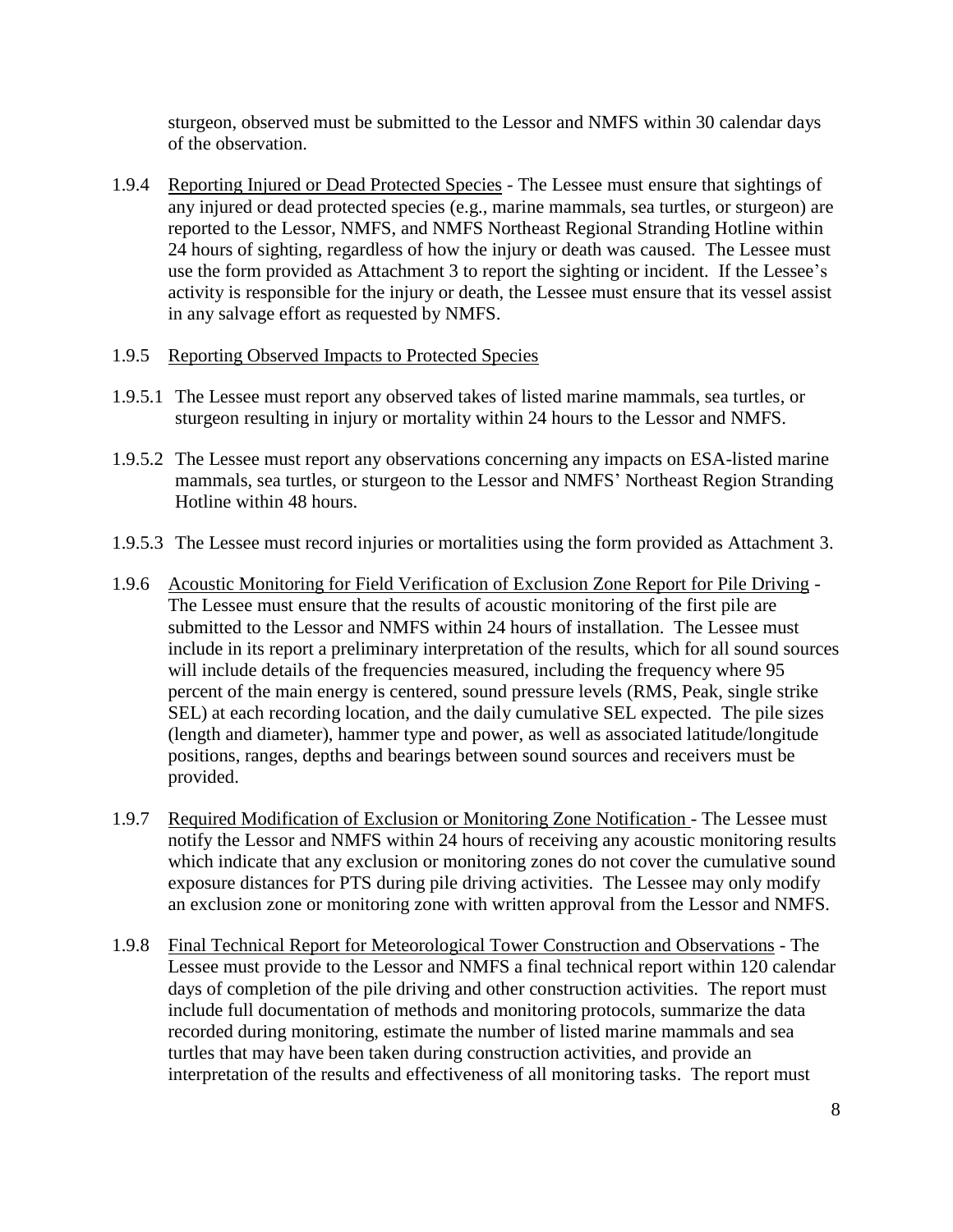also include the results and analysis of the sound source field verification data collected during pile driving activity.

1.9.9 Marine Mammal Protection Act Authorization(s) - If the Lessee is required to obtain an authorization pursuant to section  $101(a)(5)$  of the Marine Mammal Protection Act prior to conducting activities pursuant to the SAP, the Lessee must provide to the Lessor a copy of such authorization prior to commencing such activities.

# **2. CONDITIONS FOR AVIAN AND BAT PROTECTION**

# 2.1. **Lighting**

- 2.1.1. The Lessee must use only red flashing strobe-like lights be consistent with the Federal Aviation Administration requirements for meteorological towers. These aviation obstruction lights must emit infrared energy within 675-900 nanometers wavelength to be compatible with Department of Defense night vision goggle equipment.
- 2.1.2. Navigational safety lights for towers and buoys must be installed in compliance with the US Coast Guard (USCG) requirements [\(https://www.uscg.mil/forms/cg/CG\\_2554.pdf\)](https://www.uscg.mil/forms/cg/CG_2554.pdf). The Lessee must leave any additional lights (e.g., work lights) on only when necessary, hooded downward and directed when possible to reduce upward illumination and illumination of adjacent waters. These requirements apply to lighting on the meteorological tower as well as all support vessels.

# 2.2. **Anti-perching**

2.2.1 The Lessee must install anti-perching devices on the meteorological tower.

# 2.3. **Visibility Sensor**

2.3.1 The Lessee must install a visibility sensor on the meteorological tower to provide measures of visibility. The data must be logged in such a way to discern when and how often low-visibility conditions occur at the approximate height of wind turbine blades.

# 2.4. **Annual Bird or Bat Fatality Report**

2.4.1 The Lessee must provide an annual report on November 1 of each year to the Lessor documenting any dead birds or bats found on vessels and structures during construction, operation, and decommissioning of the meteorological tower. The report must contain the following information: the name of species, date found, location, a picture to confirm species identity (if possible), and any other relevant information. Carcasses with Federal or research bands must be reported to the US Geological Survey Bird Band Laboratory [\(https://www.pwrc.usgs.gov/bbl/\)](https://www.pwrc.usgs.gov/bbl/).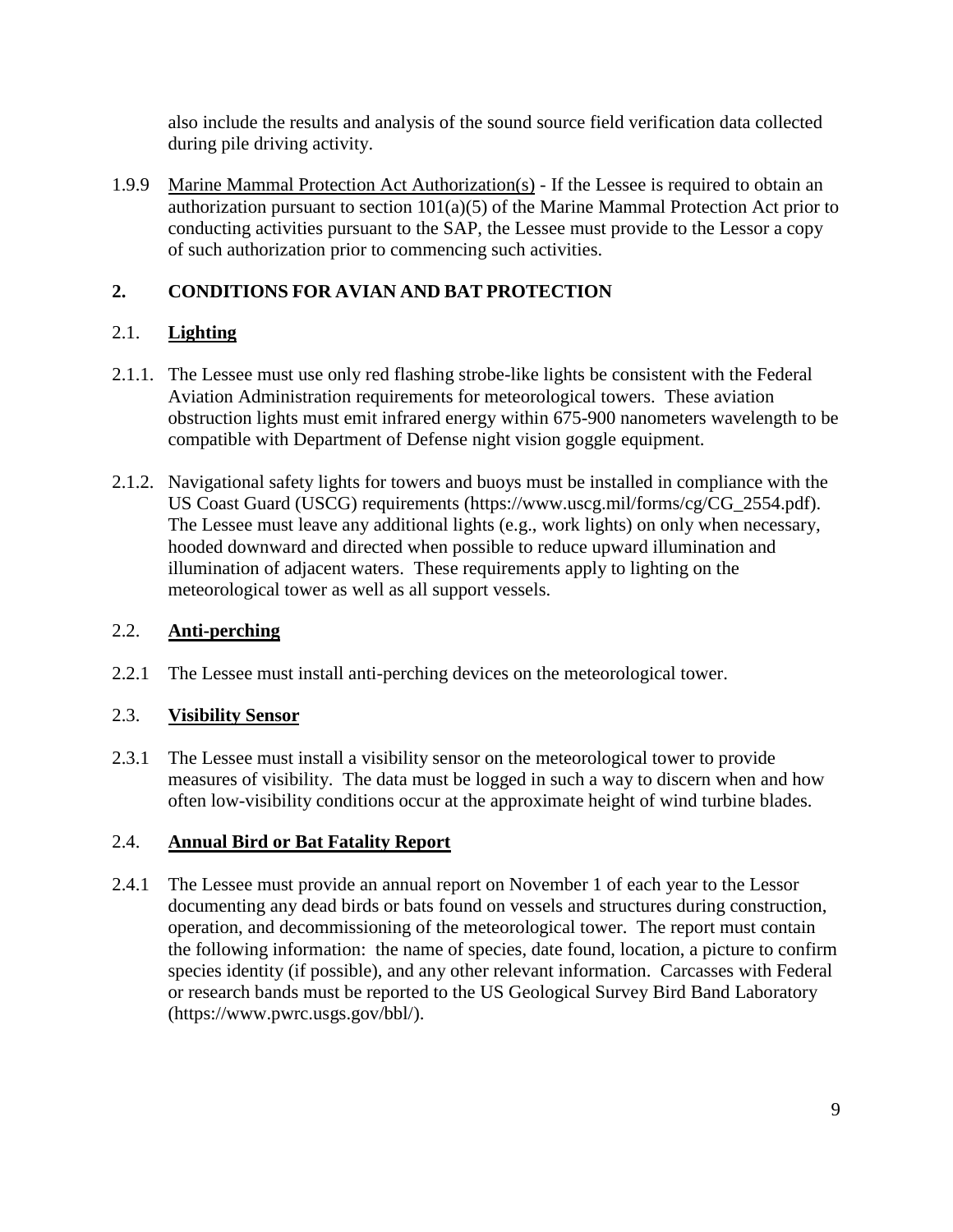## **3. CONDITIONS FOR CULTURAL RESOURCE PROTECTION**

## 3.1. **No Impact without Approval**

3.1.1. The Lessee must not knowingly impact a potential archaeological resource without the Lessor's prior approval.

## 3.2. **Post-Review Discovery Clauses**

- 3.2.1. If while conducting site assessment activities, the Lessee discovers a potential archaeological resource, such as the presence of a shipwreck (e.g., a sonar image or visual confirmation of an iron, steel, or wooden hull, wooden timbers, anchors, concentrations of historic objects, piles of ballast rock), prehistoric artifacts, or relict landforms within the project area, the Lessee must:
- 3.2.1.1.Immediately halt seafloor/bottom-disturbing activities within the area of discovery;
- 3.2.1.2 Notify the Lessor within 24 hours of discovery;
- 3.2.1.3 Notify the Lessor in writing via report to BOEM within 72 hours of its discovery;
- 3.2.1.4 Keep the location of the discovery confidential and take no action that may adversely affect the archaeological resource until the Lessor conducts an evaluation and instructs the applicant on how to proceed; and
- 3.2.1.5 Conduct any additional investigations as directed by the Lessor to determine if the resource is eligible for listing in the National Register of Historic Places (NRHP) (30 CFR § 585.802(b)). The Lessor will direct the Lessee to conduct such investigations if: (1) the site has been impacted by the Lessee's project activities; or (2) impacts to the site or to the area of potential effect cannot be avoided. If investigations indicate that the resource is potentially eligible for listing in the NRHP, the Lessor will tell the Lessee how to protect the resource or how to mitigate adverse effects to the site. If the Lessor incurs costs in protecting the resource, under Section  $110(g)$  of the National Historic Preservation Act, the Lessor may charge the Lessee reasonable costs for carrying out preservation responsibilities under the Outer Continental Shelf Lands Act (30 CFR § 585.802(c-d)).

## **4. TECHNICAL CONDITIONS**

### 4.1. **Scour Protection Monitoring**

4.1.1 As part of the required annual self-inspection plan (pursuant to 30 CFR § 585.824), the Lessee must conduct scour inspections of the base of the meteorological tower. The first inspection will be conducted within 12 months of installation. An initial inspection schedule will be conducted annually for the first five years after installation, and after a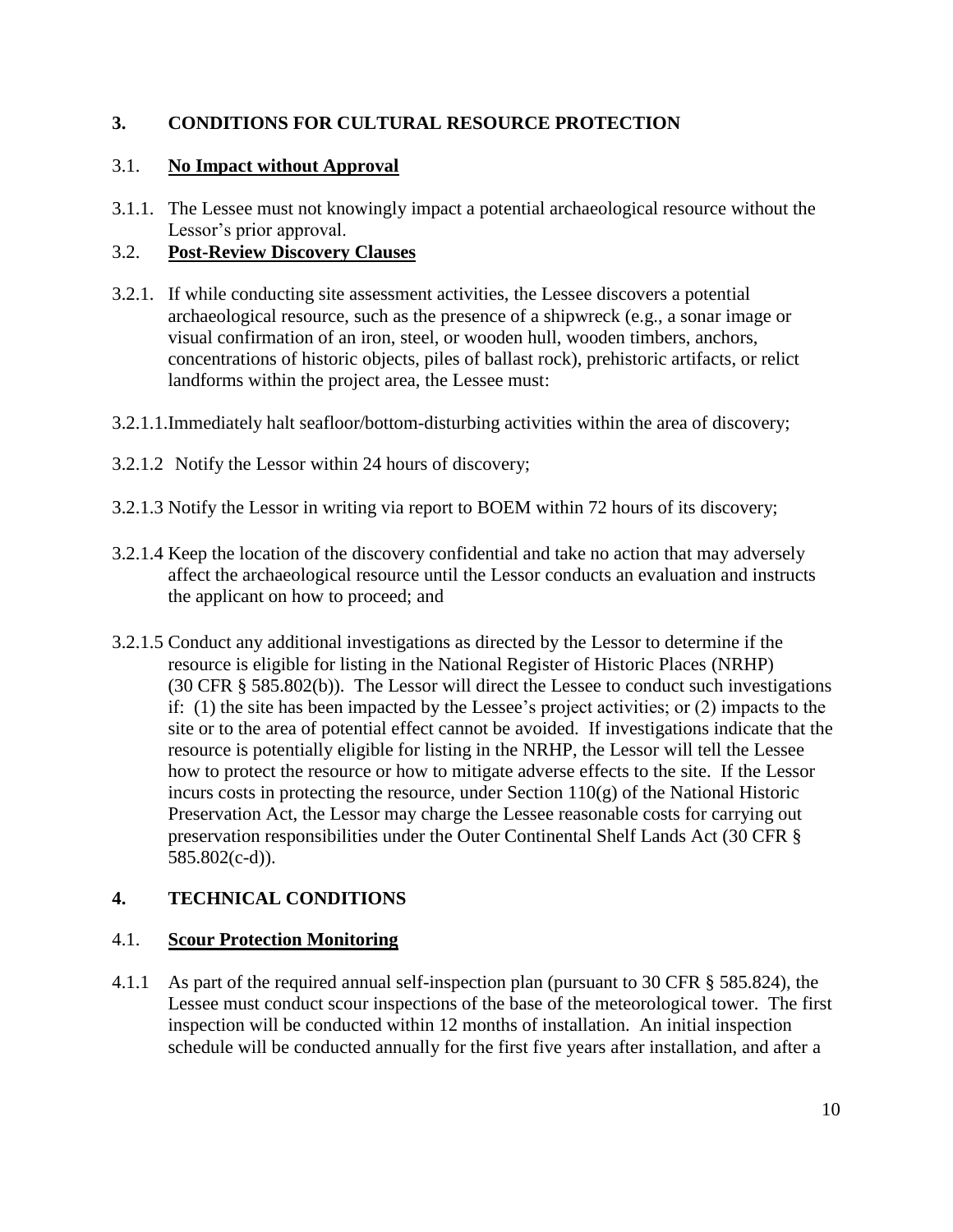major storm event. The Lessor will establish the frequency of subsequent inspections based on the results of the first five annual inspections.

## 4.2. **Records of Fabrication and Installation**

4.2.1 The Lessee must submit to the Lessor within 90 days after installation of the facility a narrative report that contains a summary of the fabrication and deployment process that includes, at a minimum, the following information:

- 4.2.1.1 Name and location of fabrication facilities
- 4.2.1.2 Name of installation contractor
- 4.2.1.3 An Actual Location plat with precise latitude and longitude coordinates
- 4.2.1.4 Name of Lift boat used for installation
- 4.2.1.5 Actual hammer used for driving piles
- 4.2.1.6 Pile driving record, including blow counts
- 4.2.1.7 A record of any necessary deviations from the approved SAP
- 4.2.1.8 As-Built drawings of the facility.

# 5. **CONDITIONS RELATING TO NAVIGATIONAL SAFETY**

### 5.1. **Private Aids to Navigation**

- 5.1.1 The Lessee must file an application (form CG-4143), either in paper form or electronically, with the commander of the USCG Fifth District to establish private aid to maritime navigation (PATON) for the meteorological tower, per 33 CFR Part 67, Subpart 67.20 for Class A structures.
- Upon receipt of the application, the commander of the USCG Fifth District will provide an information sheet outlining the Lessee's responsibilities for the establishment, maintenance, and discontinuance, of the PATON.

## 6. **MODIFICATIONS**

6.1 The Lessee, by itself or through its designated operator, may request a modification of a term in the SAP or these conditions of approval. The Lessor will review this request and determine whether the modification requires a revision to the SAP under 30 CFR § 585.617. If the Lessor determines that the requested modification does not require a revision to the SAP, the Lessor will provide a written response to the Lessee and its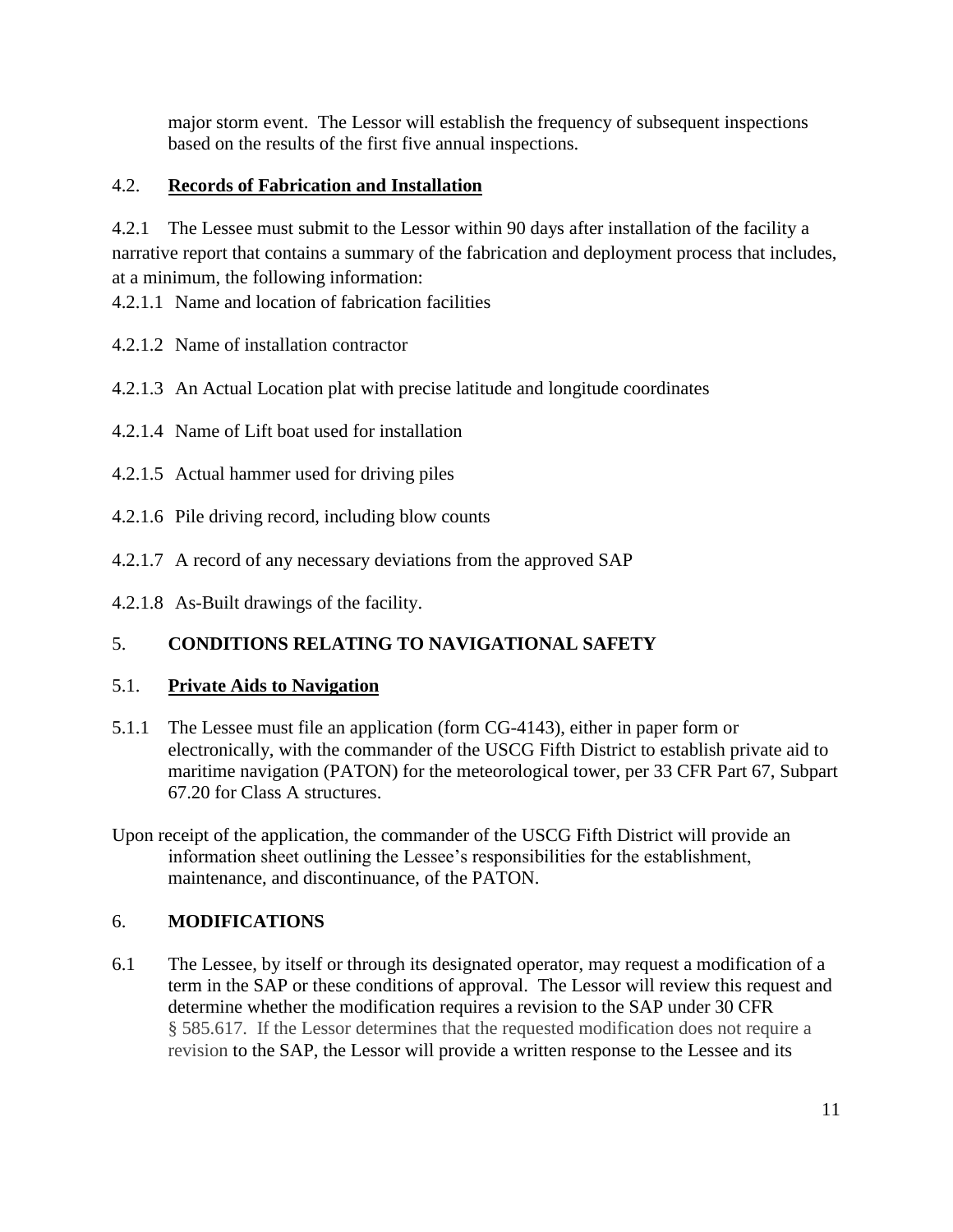designated operator approving, approving with conditions, or disapproving the modification. This written response will become a part of the approved SAP.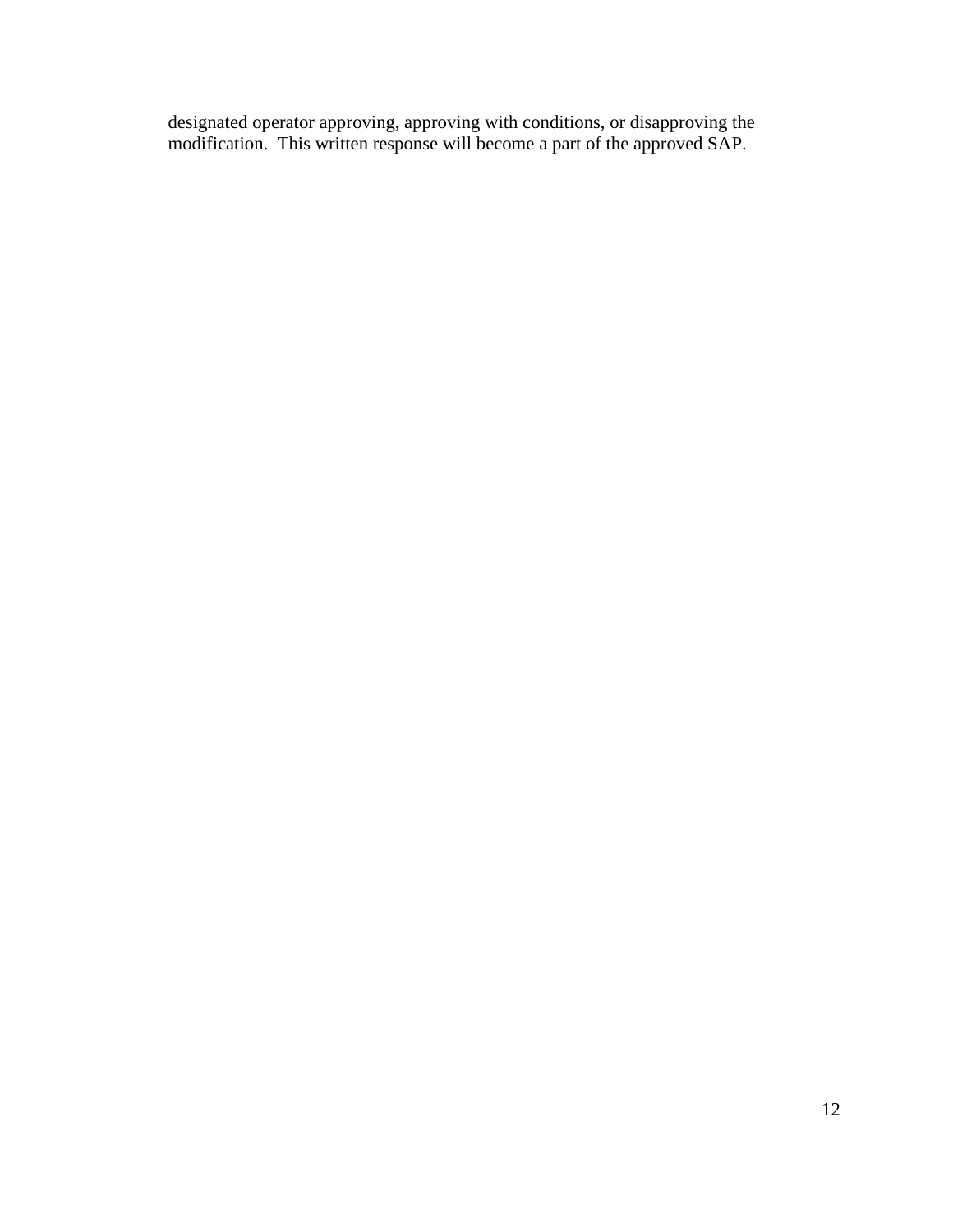## **Attachment 1**

Contact Information for Reporting Requirements

The following contact information must be used for the reporting and coordination requirements specified in the conditions for Site Assessment Plan approval:

**United States Fleet Forces (USFF) N46 1562 Mitscher Avenue, Suite 250 Norfolk, Virginia 23551 (757) 836‐6206**

The following contact information must be used for the reporting requirements in the conditions for SAP approval:

### **Reporting Injured or Dead Protected Species**

NOAA Fisheries Northeast Region Stranding Hotline: **866-755-6622** Collected dead sea turtles and/or Atlantic Sturgeon: Fax (978) 281-9394 or e-mail: incidental.take@noaa.gov; renewable\_reporting@boem.gov

#### **All other reporting requirements**

Bureau of Ocean Energy Management Environment Branch for Renewable Energy Phone: 703‐787‐1340 Email: renewable\_reporting@boem.gov

National Marine Fisheries Service Northeast Regional Office, Protected Resources Division Section 7 Coordinator Phone: 978‐281‐9328 Email: incidental.take@noaa.gov

Vessel operators may send a blank email to ne.rw.sightings@noaa.gov for an automatic response listing of all current Dynamic Management Areas.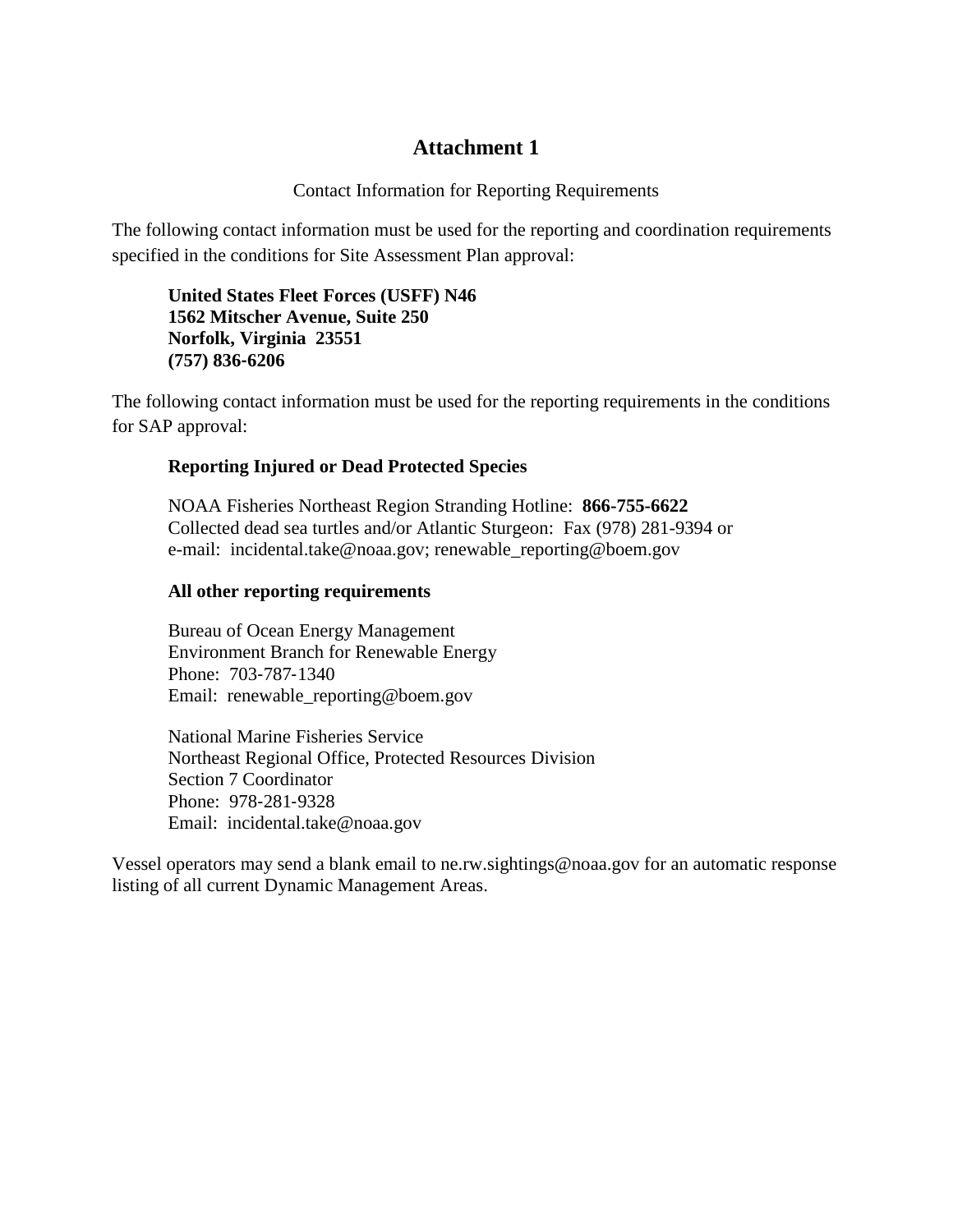# **Attachment 2**

Required Data Elements for Protected Species Observer Reports

The Lessee must ensure that the protected species observer record all observations of protected species using standard marine mammal observer data collection protocols. The list of required data elements for these reports is provided below:

- 1) Vessel name;
- 2) Observer names and affiliations;
- 3) Date;
- 4) Time and latitude/longitude when visual survey began;
- 5) Time and latitude/longitude when visual survey ended;
- 6) Average environmental conditions during visual surveys including:
	- a) Wind speed and direction;
	- b) Sea state (glassy, slight, choppy, rough, or Beaufort scale);
	- c) Swell (low, medium, high, or swell height in meters); and
	- d) Overall visibility (poor, moderate, good);
- 7) Species (or identification to lowest possible taxonomic level);
- 8) Certainty of identification (sure, most likely, best guess);
- 9) Total number of animals;
- 10) Number of juveniles;
- 11) Description (as many distinguishing features as possible of each individual seen, including length, shape, color and pattern, scars or marks, shape and size of dorsal fin, shape of head, and blow characteristics);
- 12) Direction of animal's travel relative to the vessel (preferably accompanied by a drawing);
- 13)Behavior (as explicit and detailed as possible; note any observed changes in behavior); and
- 14) Activity of vessel when sighting occurred.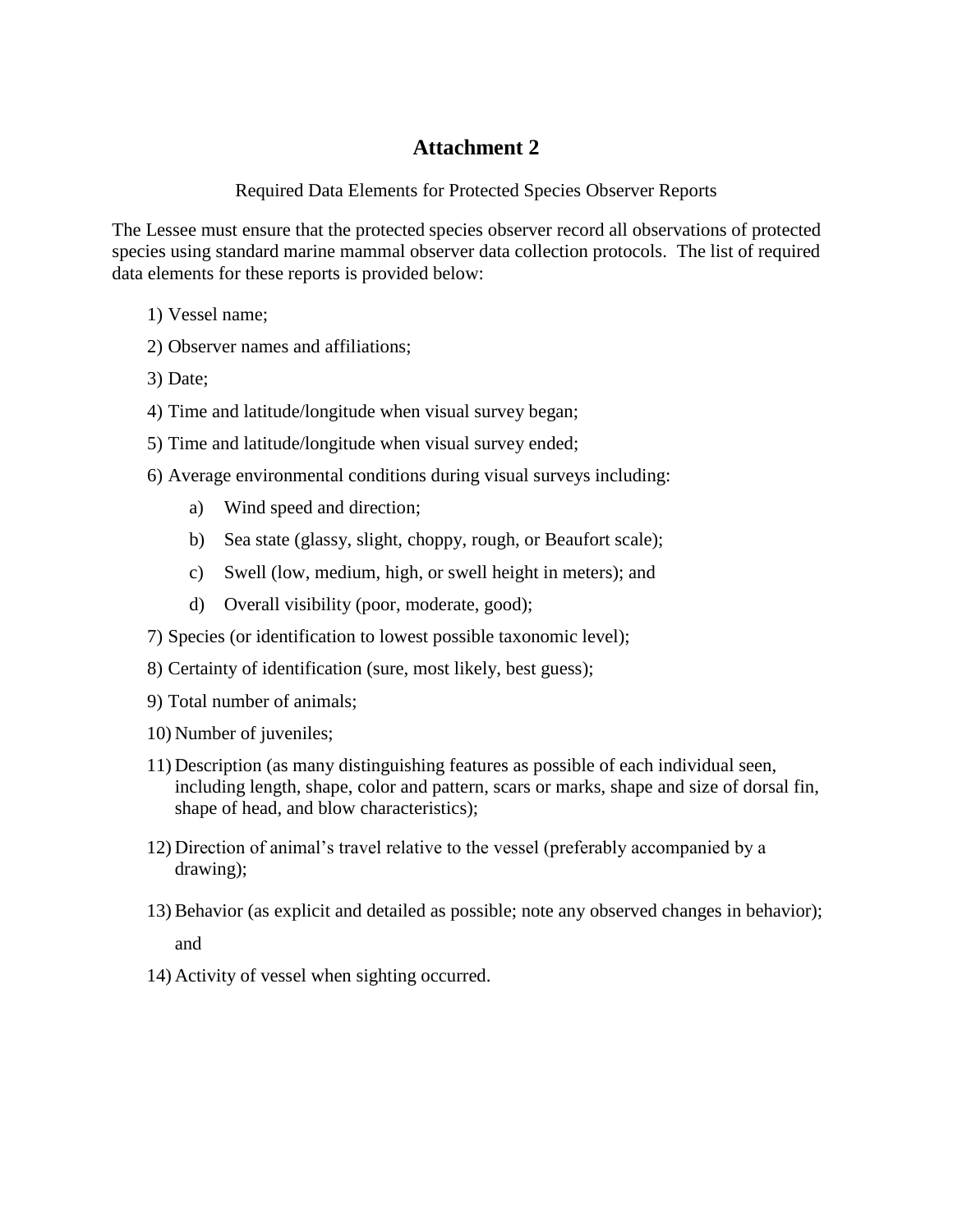# **Attachment 3**

Incident Report: Protected Species Injury or Mortality

*Photographs/Video should be taken of all injured or dead animals.*

| Observer's full name: 1000 million and 1000 million and 1000 million and 1000 million and 1000 million and 100 |                                                                                                                                                                                 |
|----------------------------------------------------------------------------------------------------------------|---------------------------------------------------------------------------------------------------------------------------------------------------------------------------------|
|                                                                                                                |                                                                                                                                                                                 |
|                                                                                                                | Species Identification: Species Identification:                                                                                                                                 |
|                                                                                                                | Name and type of platform: Name and type of platform:                                                                                                                           |
|                                                                                                                |                                                                                                                                                                                 |
|                                                                                                                | Date animal collected: Time animal collected:                                                                                                                                   |
|                                                                                                                | Environmental conditions at time of observation (i.e. tidal stage, Beaufort Sea State, weather):                                                                                |
|                                                                                                                | Water temperature $(^{\circ}C)$ and depth $(m/ft)$ at site:                                                                                                                     |
|                                                                                                                | Describe location of animal and events 24 hours leading up to, including and after, the incident (incl.<br>vessel speeds, vessel activity, and status of all sound source use): |
|                                                                                                                |                                                                                                                                                                                 |
| Photograph/Video taken: YES / NO                                                                               | If Yes, was the data provided to NMFS? YES / NO<br>(Please label species, date, geographic site, and vessel name when transmitting photo and/or video)                          |
|                                                                                                                |                                                                                                                                                                                 |
| <b>Sturgeon Information:</b> (please designate cm/m or inches and kg or lbs)                                   |                                                                                                                                                                                 |
|                                                                                                                | Fork length (or total length): Weight: Weight:                                                                                                                                  |
|                                                                                                                | Condition of specimen/description of animal:<br><u>Condition of specimen/description of animal:</u>                                                                             |
|                                                                                                                |                                                                                                                                                                                 |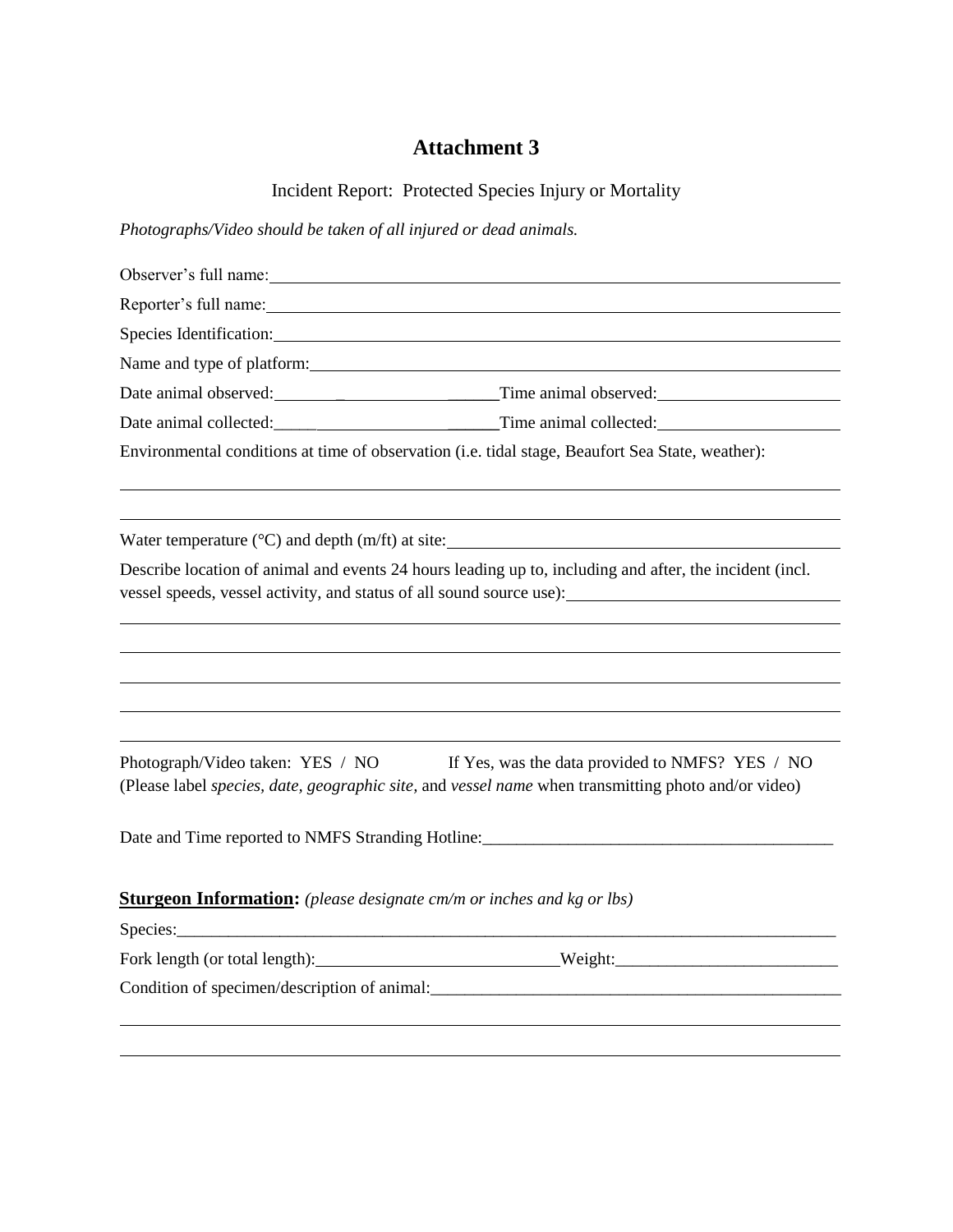| Fish Decomposed: NO SLIGHTLY MODERATELY |                                                              |  | <b>SEVERELY</b> |  |      |  |
|-----------------------------------------|--------------------------------------------------------------|--|-----------------|--|------|--|
|                                         | Fish tagged: YES / NO If Yes, please record all tag numbers. |  |                 |  |      |  |
|                                         |                                                              |  |                 |  |      |  |
| Genetic samples collected:              | YES / NO                                                     |  |                 |  |      |  |
| Genetics samples transmitted to:        |                                                              |  | on              |  | /201 |  |

# **Sea Turtle Species Information**: *(please designate cm/m or inches)*

| Species: 2000 and 2000 and 2000 and 2000 and 2000 and 2000 and 2000 and 2000 and 2000 and 2000 and 2000 and 2000 and 2000 and 2000 and 2000 and 2000 and 2000 and 2000 and 2000 and 2000 and 2000 and 2000 and 2000 and 2000 a |                                         |        |     | Weight (kg or lbs):                                                                                                                                                                                                                  |
|--------------------------------------------------------------------------------------------------------------------------------------------------------------------------------------------------------------------------------|-----------------------------------------|--------|-----|--------------------------------------------------------------------------------------------------------------------------------------------------------------------------------------------------------------------------------------|
| Sex:                                                                                                                                                                                                                           | Male                                    | Female |     | Unknown                                                                                                                                                                                                                              |
|                                                                                                                                                                                                                                |                                         |        |     |                                                                                                                                                                                                                                      |
|                                                                                                                                                                                                                                |                                         |        |     | Straight carapace length: Straight carapace width: Straight carapace width:                                                                                                                                                          |
|                                                                                                                                                                                                                                |                                         |        |     | Curved carapace length: Curved carapace width: Curved carapace width:                                                                                                                                                                |
|                                                                                                                                                                                                                                |                                         |        |     | Plastron length: Plastron width: Plastron width:                                                                                                                                                                                     |
|                                                                                                                                                                                                                                |                                         |        |     | Tail length: <u>contract and contract and contract and contract and contract and contract and contract and contract and contract and contract and contract and contract and contract and contract and contract and contract and </u> |
|                                                                                                                                                                                                                                |                                         |        |     | Condition of specimen/description of animal:                                                                                                                                                                                         |
|                                                                                                                                                                                                                                |                                         |        |     |                                                                                                                                                                                                                                      |
|                                                                                                                                                                                                                                | <b>Existing Flipper Tag Information</b> |        |     |                                                                                                                                                                                                                                      |
|                                                                                                                                                                                                                                |                                         |        |     | Right: Right:                                                                                                                                                                                                                        |
|                                                                                                                                                                                                                                |                                         |        |     |                                                                                                                                                                                                                                      |
| <b>Miscellaneous:</b>                                                                                                                                                                                                          |                                         |        |     |                                                                                                                                                                                                                                      |
|                                                                                                                                                                                                                                | Genetic biopsy collected: YES           |        | NO. | Photographs taken:<br><b>YES</b><br>N <sub>O</sub>                                                                                                                                                                                   |
|                                                                                                                                                                                                                                | <b>Turtle Release Information:</b>      |        |     |                                                                                                                                                                                                                                      |
|                                                                                                                                                                                                                                |                                         |        |     | Time:                                                                                                                                                                                                                                |
|                                                                                                                                                                                                                                |                                         |        |     | Latitude: Longitude: Longitude: Longitude: Longitude: Longitude: Longitude: Longitude: Longitude: Longitude: Longitude: Longitude: Longitude: Longitude: Longitude: Longitude: Longitude: Longitude: Longitude: Longitude: Lon       |
|                                                                                                                                                                                                                                |                                         |        |     | State: County: County:                                                                                                                                                                                                               |
|                                                                                                                                                                                                                                |                                         |        |     | <b>Remarks:</b> (note if turtle was involved with tar or oil, gear or debris entanglement, wounds, or                                                                                                                                |
|                                                                                                                                                                                                                                |                                         |        |     | mutilations, propeller damage, papillomas, old tag locations, etc.)                                                                                                                                                                  |
|                                                                                                                                                                                                                                |                                         |        |     |                                                                                                                                                                                                                                      |
|                                                                                                                                                                                                                                |                                         |        |     |                                                                                                                                                                                                                                      |